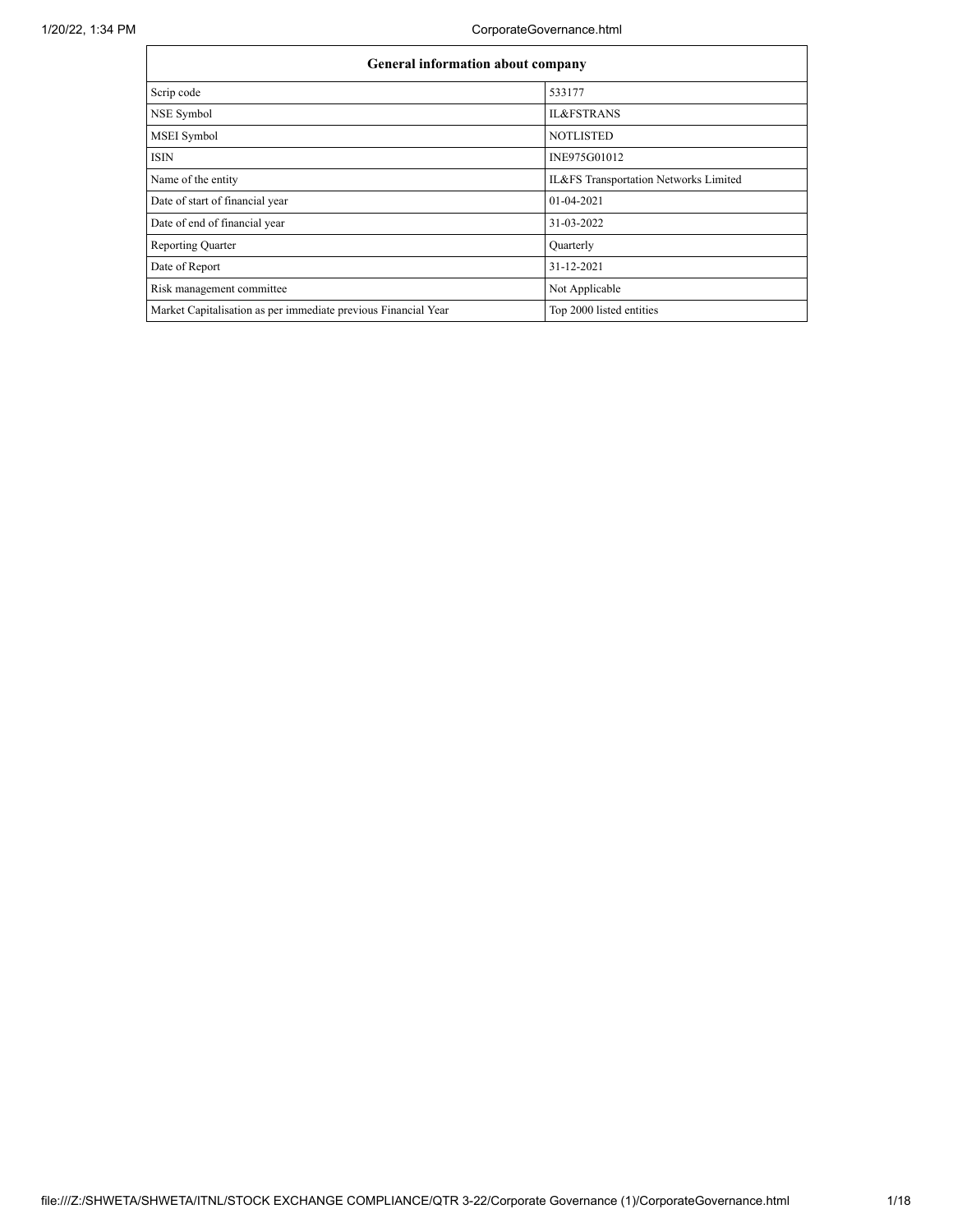## **Annexure I**

## **Annexure I to be submitted by listed entity on quarterly basis**

## **I. Composition of Board of Directors**

|                      |            |            |                                                |                            |                               |                          | Disclosure of notes on composition of board of directors explanatory                                 |                                             |                                          |                                                     |                      |                                            | Textual Information(1)                                                                                                                           |                                                                                                                                                                   |                                                                                                                                                                          |                                                                                                                                                                                                         |                                 |
|----------------------|------------|------------|------------------------------------------------|----------------------------|-------------------------------|--------------------------|------------------------------------------------------------------------------------------------------|---------------------------------------------|------------------------------------------|-----------------------------------------------------|----------------------|--------------------------------------------|--------------------------------------------------------------------------------------------------------------------------------------------------|-------------------------------------------------------------------------------------------------------------------------------------------------------------------|--------------------------------------------------------------------------------------------------------------------------------------------------------------------------|---------------------------------------------------------------------------------------------------------------------------------------------------------------------------------------------------------|---------------------------------|
|                      |            |            |                                                |                            |                               |                          |                                                                                                      |                                             |                                          | Whether the listed entity has a Regular Chairperson |                      | Yes                                        |                                                                                                                                                  |                                                                                                                                                                   |                                                                                                                                                                          |                                                                                                                                                                                                         |                                 |
|                      |            |            |                                                |                            |                               |                          |                                                                                                      |                                             |                                          | Whether Chairperson is related to MD or CEO         |                      | No                                         |                                                                                                                                                  |                                                                                                                                                                   |                                                                                                                                                                          |                                                                                                                                                                                                         |                                 |
| t.<br>÷.<br><b>x</b> | PAN        | <b>DIN</b> | Category 1<br>of directors                     | Category 2<br>of directors | Category<br>3 of<br>directors | Date<br>of<br>Birth      | Whether<br>special<br>resolution<br>passed?<br>[Refer Reg.<br>$17(1A)$ of<br>Listing<br>Regulations] | Date of<br>passing<br>special<br>resolution | <b>Initial Date</b><br>of<br>appointment | Date of Re-<br>appointment                          | Date of<br>cessation | Tenure<br>of<br>director<br>(in<br>months) | No of<br>Directorship<br>in listed<br>entities<br>including<br>this listed<br>entity (Refer<br>Regulation<br>$17A$ of<br>Listing<br>Regulations) | No of<br>Independent<br>Directorship<br>in listed<br>entities<br>including<br>this listed<br>entity (Refer<br>Regulation<br>$17A(1)$ of<br>Listing<br>Regulations | Number of<br>memberships<br>in Audit/<br>Stakeholder<br>Committee(s)<br>including this<br>listed entity<br>(Refer<br>Regulation<br>$26(1)$ of<br>Listing<br>Regulations) | No of post of<br>Chairperson in<br>Audit/<br>Stakeholder<br>Committee<br>held in listed<br>entities<br>including this<br>listed entity<br>(Refer<br>Regulation<br>$26(1)$ of<br>Listing<br>Regulations) | $\rm No$<br>pro<br>$\mathbf{F}$ |
| e                    | AGPPK9019E | 08267502   | Non-<br>Executive -<br>Nominee<br>Director     | Not<br>Applicable          |                               | $08 -$<br>$07 -$<br>1958 | NA                                                                                                   |                                             | 15-11-2018                               |                                                     |                      |                                            | 2                                                                                                                                                | $\mathbf{0}$                                                                                                                                                      | 7                                                                                                                                                                        | $\overline{2}$                                                                                                                                                                                          |                                 |
| ra<br>u.             | ABDPR9295G | 00126063   | Non-<br>Executive -<br>Nominee<br>Director     | Chairperson                |                               | $03 -$<br>$12 -$<br>1955 | NA                                                                                                   |                                             | 25-10-2018                               |                                                     |                      |                                            | 3                                                                                                                                                | $\Omega$                                                                                                                                                          | 8                                                                                                                                                                        | $\overline{0}$                                                                                                                                                                                          |                                 |
| $\mathbf{a}$         | ACPPM8147D | 00029961   | Non-<br>Executive -<br>Independent<br>Director | Not<br>Applicable          |                               | $16-$<br>$01-$<br>1948   | Yes                                                                                                  | $06 - 01 -$<br>2022                         | 11-11-2020                               | 01-12-2021                                          |                      |                                            | 5                                                                                                                                                | $\overline{2}$                                                                                                                                                    | 10                                                                                                                                                                       | 3                                                                                                                                                                                                       |                                 |
| $\mathcal{L}$<br>ın  | AYBPS5382C | 00955107   | Non-<br>Executive -<br>Independent<br>Director | Not<br>Applicable          |                               | $02 -$<br>$05 -$<br>1959 | No                                                                                                   |                                             | 11-11-2020                               | $01 - 12 - 2021$                                    |                      |                                            | $\overline{c}$                                                                                                                                   | $\mathcal{R}$                                                                                                                                                     | 8                                                                                                                                                                        | $\overline{0}$                                                                                                                                                                                          |                                 |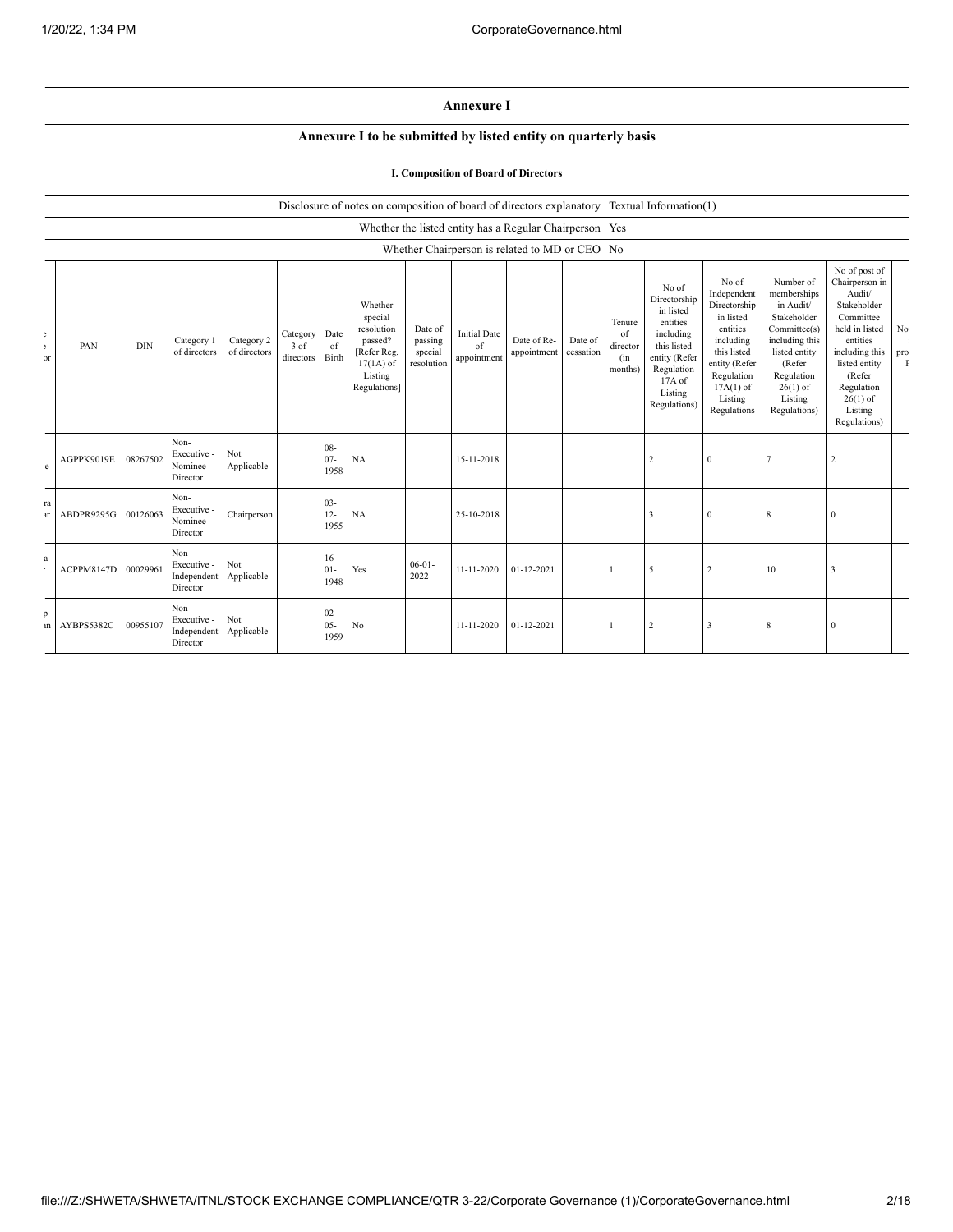## **I. Composition of Board of Directors**

|           |                      |                         |            |            |                                          |                               |                               |                         | Disclosure of notes on composition of board of directors explanatory                                 |                                             |                                          |                            |                      |                                            |                                                                                                                                                |                                                                                                                                                                      |                                                                                                                                         |
|-----------|----------------------|-------------------------|------------|------------|------------------------------------------|-------------------------------|-------------------------------|-------------------------|------------------------------------------------------------------------------------------------------|---------------------------------------------|------------------------------------------|----------------------------|----------------------|--------------------------------------------|------------------------------------------------------------------------------------------------------------------------------------------------|----------------------------------------------------------------------------------------------------------------------------------------------------------------------|-----------------------------------------------------------------------------------------------------------------------------------------|
|           |                      |                         |            |            |                                          |                               |                               |                         | Whether the listed entity has a Regular Chairperson                                                  |                                             |                                          |                            |                      |                                            |                                                                                                                                                |                                                                                                                                                                      |                                                                                                                                         |
| <b>Sr</b> | Title<br>(Mr)<br>Ms) | Name of<br>the Director | PAN        | <b>DIN</b> | Category<br>1 of<br>directors            | Category 2<br>of<br>directors | Category<br>3 of<br>directors | Date<br>of<br>Birth     | Whether<br>special<br>resolution<br>passed?<br>[Refer Reg.<br>$17(1A)$ of<br>Listing<br>Regulations] | Date of<br>passing<br>special<br>resolution | <b>Initial Date</b><br>of<br>appointment | Date of Re-<br>appointment | Date of<br>cessation | Tenure<br>of<br>director<br>(in<br>months) | No of<br>Directorship<br>in listed<br>entities<br>including<br>this listed<br>entity (Refer<br>Regulation<br>17A of<br>Listing<br>Regulations) | No of<br>Independent<br>Directorship<br>in listed<br>entities<br>including<br>this listed<br>entity<br>(Refer<br>Regulation<br>$17A(1)$ of<br>Listing<br>Regulations | Number<br>members<br>in Audi<br>Stakehol<br>Committe<br>including<br>listed en<br>(Refer<br>Regulati<br>26(1) c<br>Listing<br>Regulatic |
| 5         | Mr                   | Kaushik<br>Modak        | AJUPM4382J | 01266560   | Non-<br>Executive<br>Nominee<br>Director | Not<br>Applicable             |                               | $03 -$<br>$10-$<br>1966 | NA                                                                                                   |                                             | 22-01-2021                               | 01-12-2021                 |                      |                                            | 2                                                                                                                                              | $\theta$                                                                                                                                                             |                                                                                                                                         |
| 6         | Mr                   | Shekhar<br>Prabhudesai  | ABPPP1998J | 08766338   | Non-<br>Executive<br>Nominee<br>Director | Not<br>Applicable             |                               | $13-$<br>$03 -$<br>1970 | NA                                                                                                   |                                             | 01-12-2021                               |                            |                      |                                            |                                                                                                                                                | $\mathbf{0}$                                                                                                                                                         |                                                                                                                                         |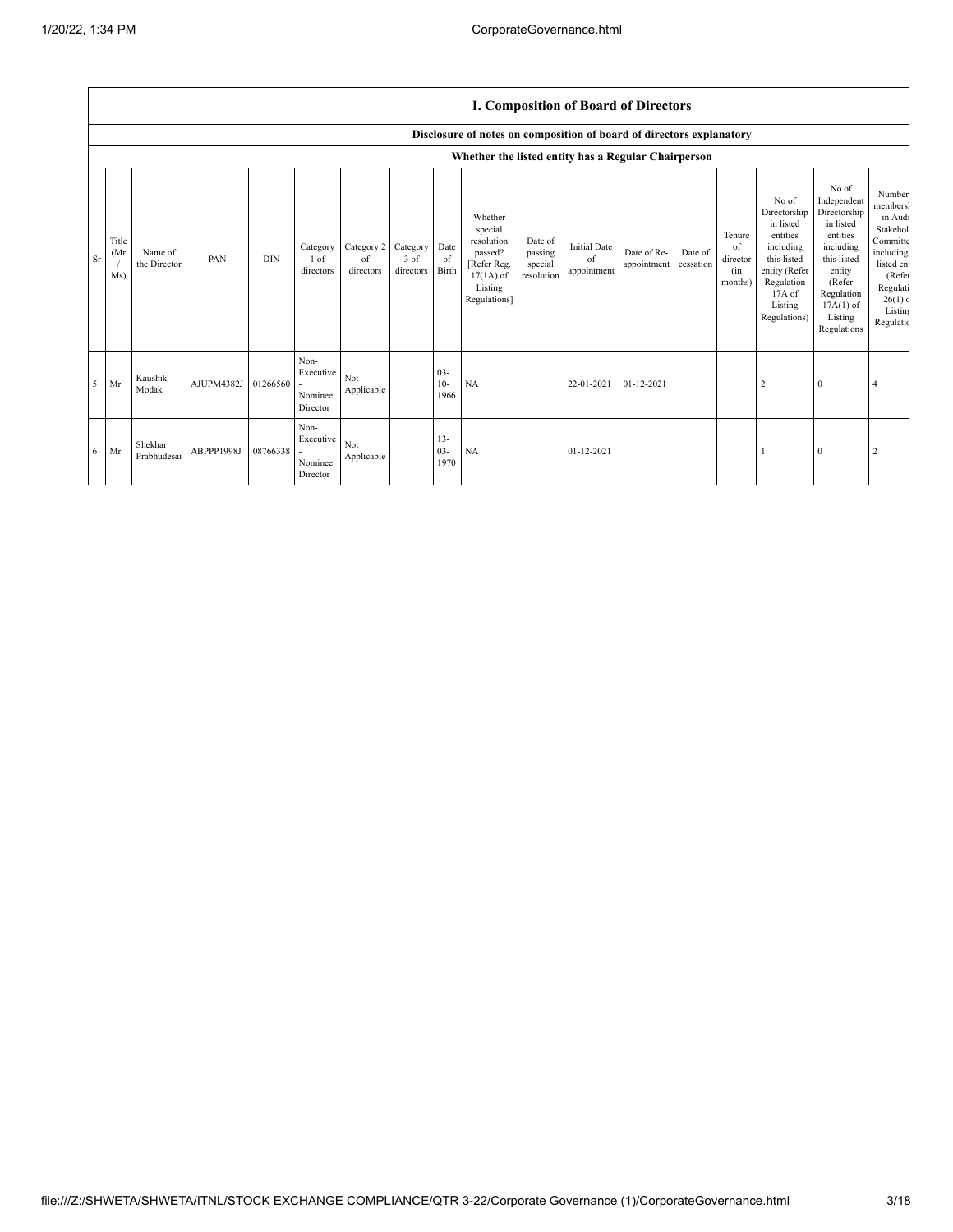|                        | <b>Text Block</b>                                                                                                                                                                                                                                         |
|------------------------|-----------------------------------------------------------------------------------------------------------------------------------------------------------------------------------------------------------------------------------------------------------|
| Textual Information(1) | the NCLT vide its order dated April 26, 2019 has granted exemption from appointing Independent and<br>Women Directors on the Board of IL&FS and its group companies. Thus, in view of the above,<br>Regulation $17(1A)$ is not applicable to the Company. |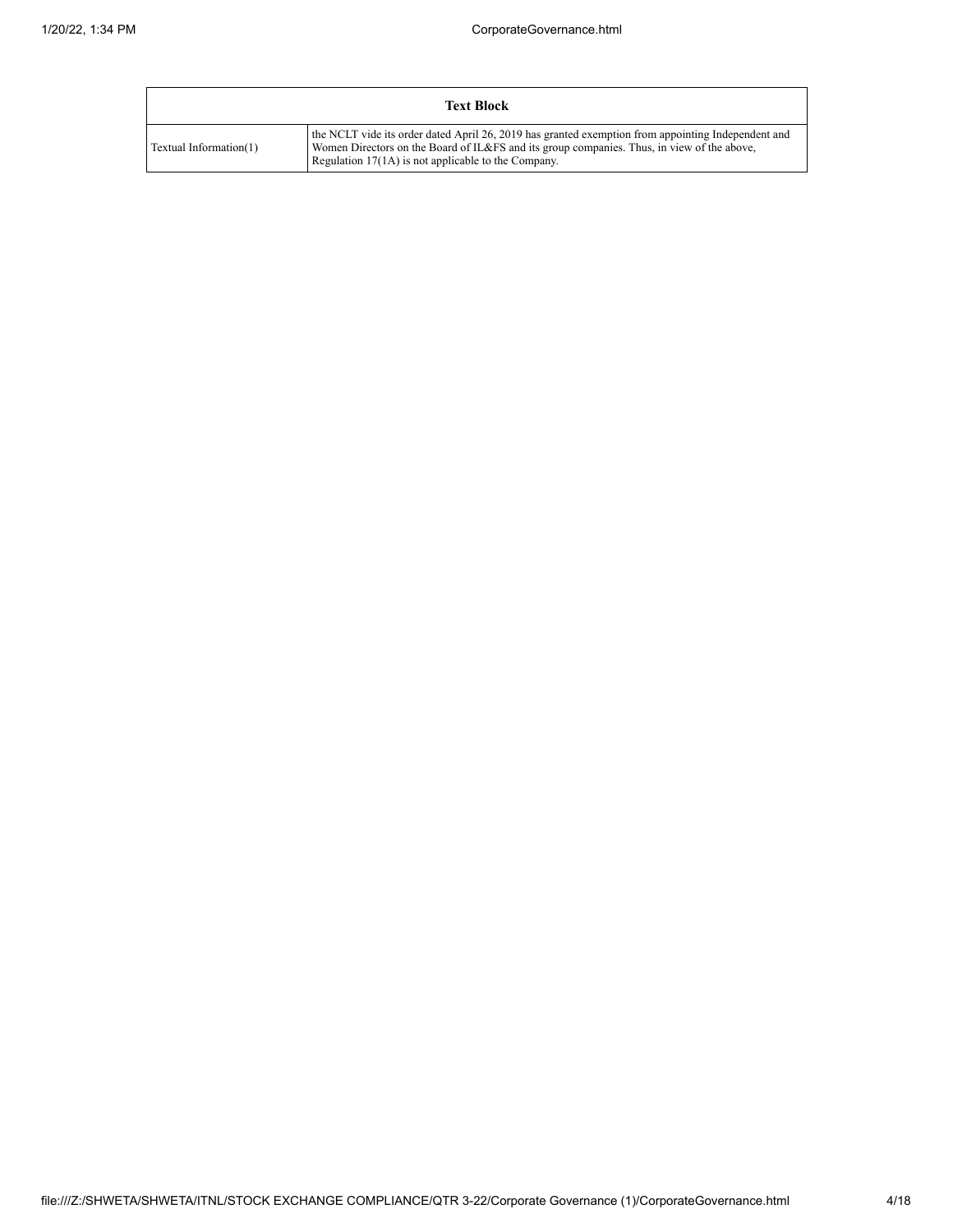|                | <b>Audit Committee Details</b>                              |                              |                                         |                            |                        |                      |         |  |  |  |  |  |
|----------------|-------------------------------------------------------------|------------------------------|-----------------------------------------|----------------------------|------------------------|----------------------|---------|--|--|--|--|--|
|                | Whether the Audit Committee has a Regular Chairperson   Yes |                              |                                         |                            |                        |                      |         |  |  |  |  |  |
| <b>Sr</b>      | <b>DIN</b><br>Number                                        | Name of Committee<br>members | Category 1 of directors                 | Category 2 of<br>directors | Date of<br>Appointment | Date of<br>Cessation | Remarks |  |  |  |  |  |
|                | 08267502                                                    | Nand Kishore                 | Non-Executive - Nominee<br>Director     | Member                     | 15-11-2018             |                      |         |  |  |  |  |  |
| $\overline{2}$ | 00029961                                                    | Subrata Kumar Mitra          | Non-Executive - Independent<br>Director | Chairperson                | $01-12-2021$           |                      |         |  |  |  |  |  |
| 3              | 00955107                                                    | Jagadip Narayan Singh        | Non-Executive - Independent<br>Director | Member                     | $01 - 12 - 2021$       |                      |         |  |  |  |  |  |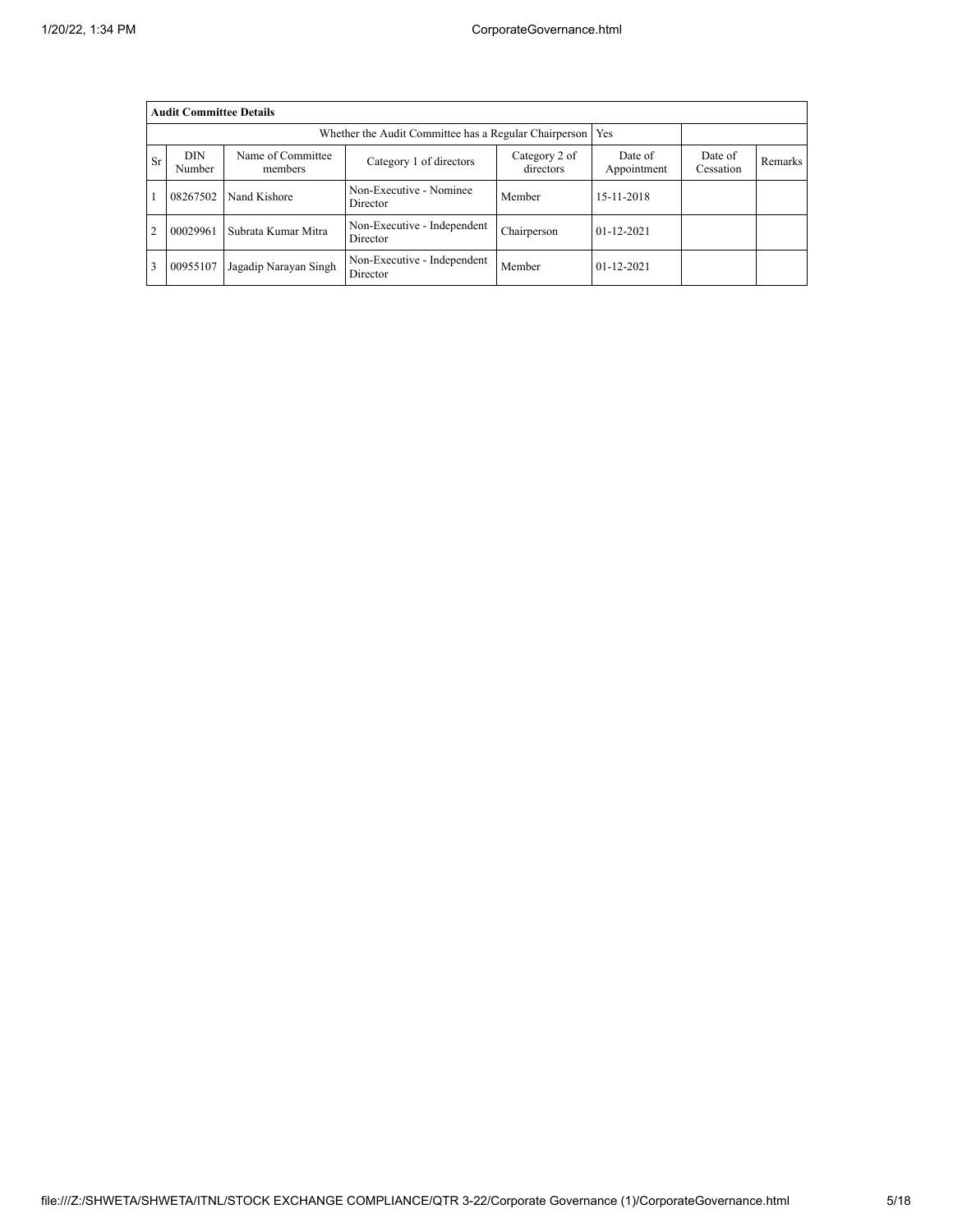|                | Nomination and remuneration committee                                             |                       |                                         |             |                  |  |  |  |  |  |  |  |
|----------------|-----------------------------------------------------------------------------------|-----------------------|-----------------------------------------|-------------|------------------|--|--|--|--|--|--|--|
|                | Whether the Nomination and remuneration committee has a Regular Chairperson   Yes |                       |                                         |             |                  |  |  |  |  |  |  |  |
| Sr             | <b>DIN</b><br>Number                                                              | Date of<br>Cessation  | Remarks                                 |             |                  |  |  |  |  |  |  |  |
|                | 00126063                                                                          | Chandra Shekhar Rajan | Non-Executive - Nominee<br>Director     | Member      | 25-10-2018       |  |  |  |  |  |  |  |
| $\overline{2}$ | 00955107                                                                          | Jagadip Narayan Singh | Non-Executive - Independent<br>Director | Chairperson | $01-12-2021$     |  |  |  |  |  |  |  |
| 3              | 00029961                                                                          | Subrata Kumar Mitra   | Non-Executive - Independent<br>Director | Member      | $01 - 12 - 2021$ |  |  |  |  |  |  |  |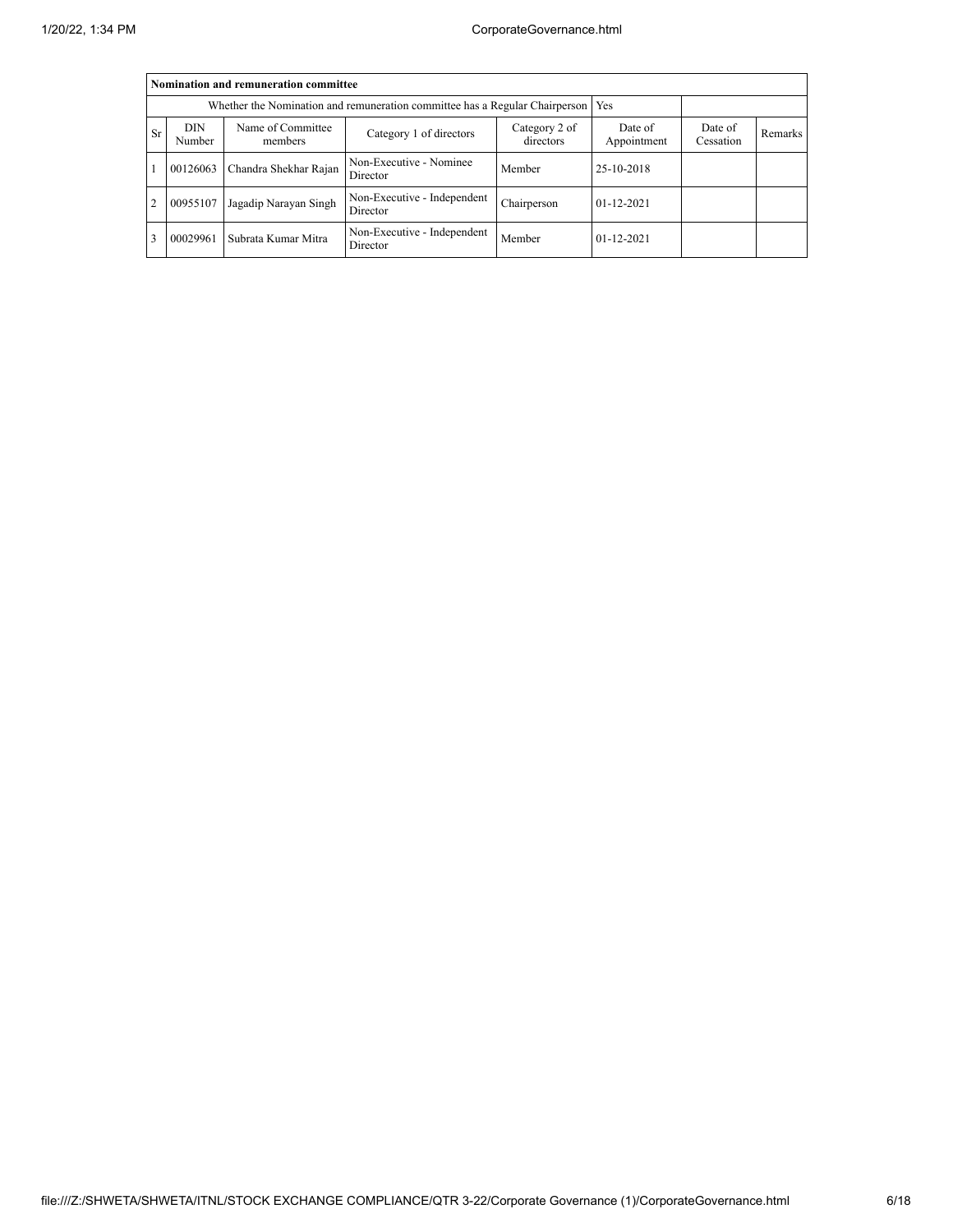|                |                                                                                                                                                                 | <b>Stakeholders Relationship Committee</b> |                                         |             |              |  |  |  |  |
|----------------|-----------------------------------------------------------------------------------------------------------------------------------------------------------------|--------------------------------------------|-----------------------------------------|-------------|--------------|--|--|--|--|
|                | Whether the Stakeholders Relationship Committee has a Regular Chairperson   Yes                                                                                 |                                            |                                         |             |              |  |  |  |  |
| <b>Sr</b>      | Name of Committee<br><b>DIN</b><br>Date of<br>Date of<br>Category 2 of<br>Category 1 of directors<br>directors<br>Number<br>Appointment<br>Cessation<br>members |                                            |                                         |             |              |  |  |  |  |
|                | 00126063                                                                                                                                                        | Chandra Shekhar Rajan                      | Non-Executive - Nominee<br>Director     | Member      | 25-10-2018   |  |  |  |  |
| $\overline{2}$ | 00029961                                                                                                                                                        | Subrata Kumar Mitra                        | Non-Executive - Independent<br>Director | Chairperson | $01-12-2021$ |  |  |  |  |
|                | 01266560                                                                                                                                                        | Kaushik Modak                              | Non-Executive - Nominee<br>Director     | Member      | $01-12-2021$ |  |  |  |  |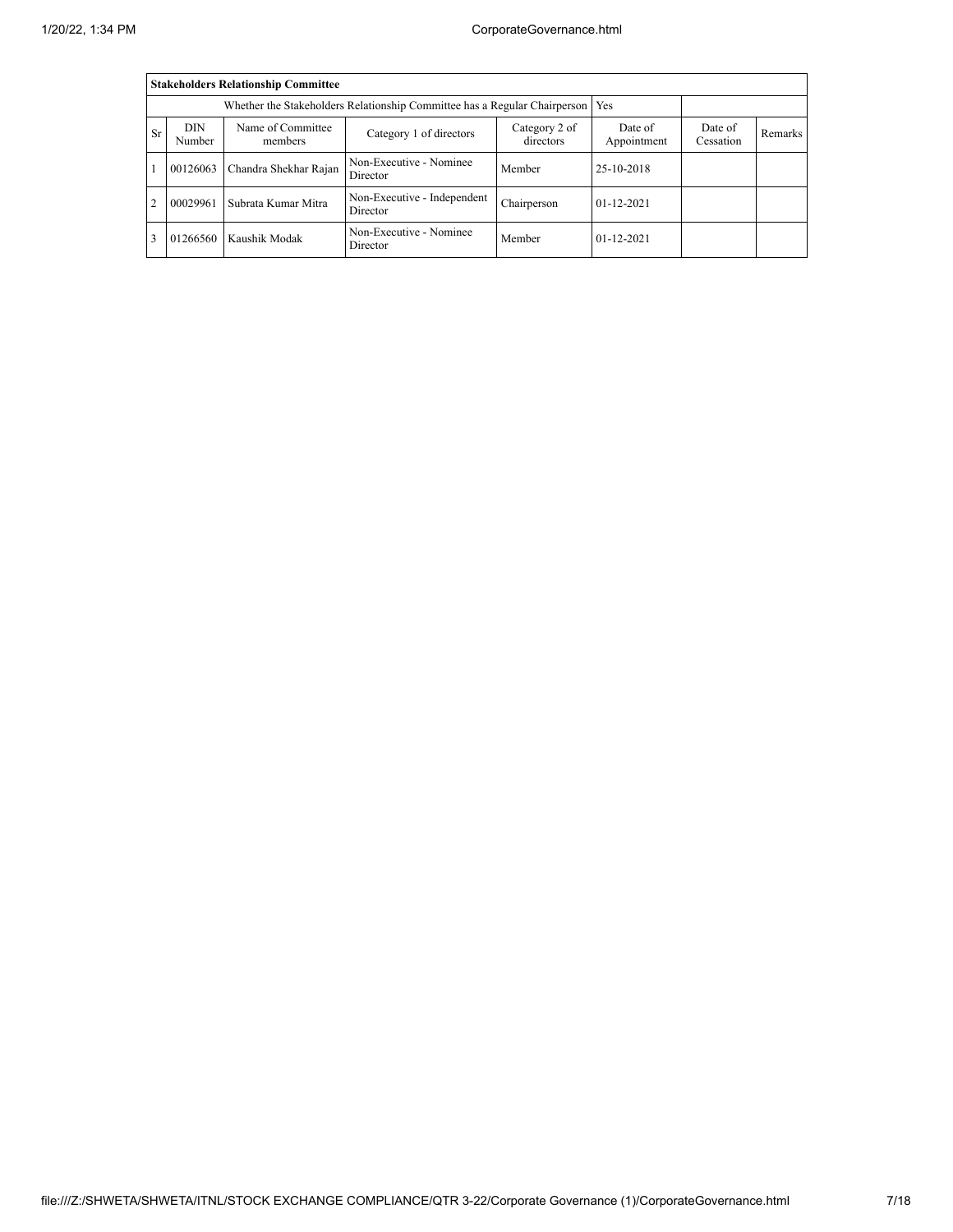|      | <b>Risk Management Committee</b> |                                                                 |                            |                            |                        |                      |         |  |  |  |  |  |  |
|------|----------------------------------|-----------------------------------------------------------------|----------------------------|----------------------------|------------------------|----------------------|---------|--|--|--|--|--|--|
|      |                                  | Whether the Risk Management Committee has a Regular Chairperson |                            |                            |                        |                      |         |  |  |  |  |  |  |
| - Sr | DIN<br>Number                    | Name of Committee<br>members                                    | Category 1 of<br>directors | Category 2 of<br>directors | Date of<br>Appointment | Date of<br>Cessation | Remarks |  |  |  |  |  |  |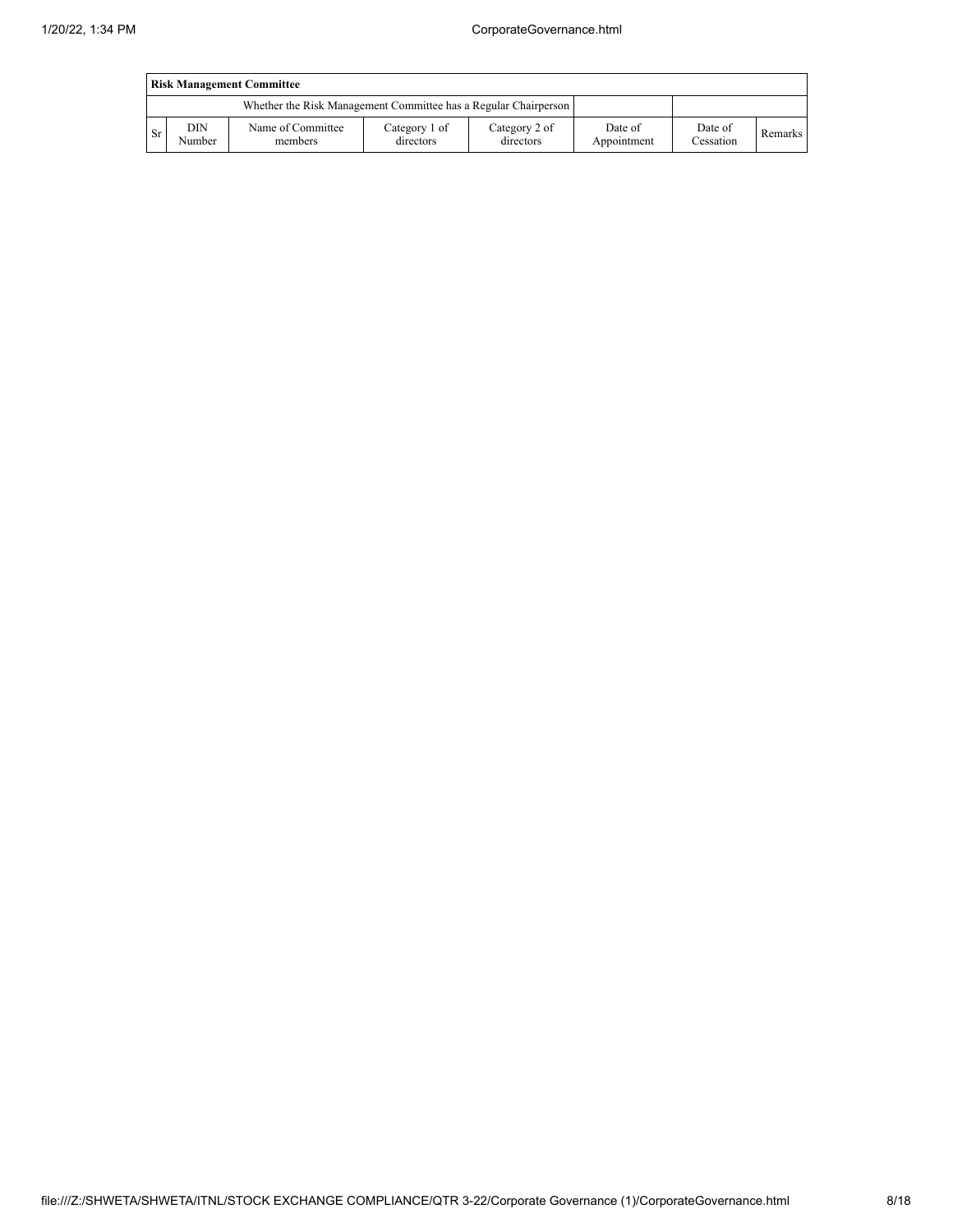|                | <b>Corporate Social Responsibility Committee</b>                                      |                        |                                         |             |                  |  |  |  |  |  |  |  |
|----------------|---------------------------------------------------------------------------------------|------------------------|-----------------------------------------|-------------|------------------|--|--|--|--|--|--|--|
|                | Whether the Corporate Social Responsibility Committee has a Regular Chairperson   Yes |                        |                                         |             |                  |  |  |  |  |  |  |  |
| Sr             | <b>DIN</b><br>Number                                                                  | Date of<br>Appointment | Date of<br>Cessation                    | Remarks     |                  |  |  |  |  |  |  |  |
|                | 08267502                                                                              | Nand Kishore           | Non-Executive - Nominee<br>Director     | Member      | 25-10-2018       |  |  |  |  |  |  |  |
| $\overline{2}$ | 00126063                                                                              | Chandra Shekhar Rajan  | Non-Executive - Nominee<br>Director     | Member      | $01 - 12 - 2021$ |  |  |  |  |  |  |  |
| 3              | 00955107                                                                              | Jagadip Narayan Singh  | Non-Executive - Independent<br>Director | Chairperson | $01 - 12 - 2021$ |  |  |  |  |  |  |  |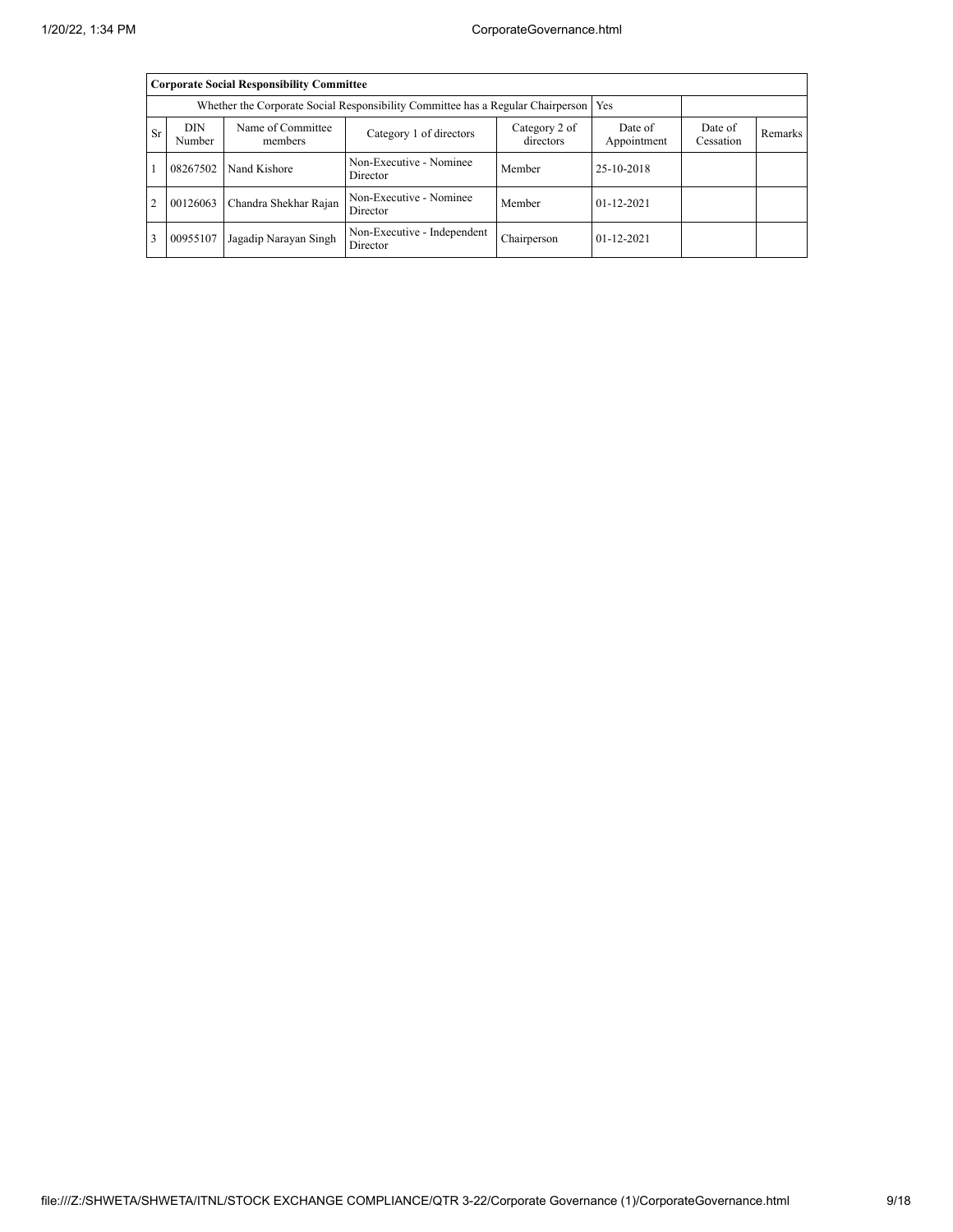| <b>Other Committee</b> |                                                                                                                         |  |  |
|------------------------|-------------------------------------------------------------------------------------------------------------------------|--|--|
|                        | Sr DIN Number Name of Committee members Name of other committee Category 1 of directors Category 2 of directors Remarks |  |  |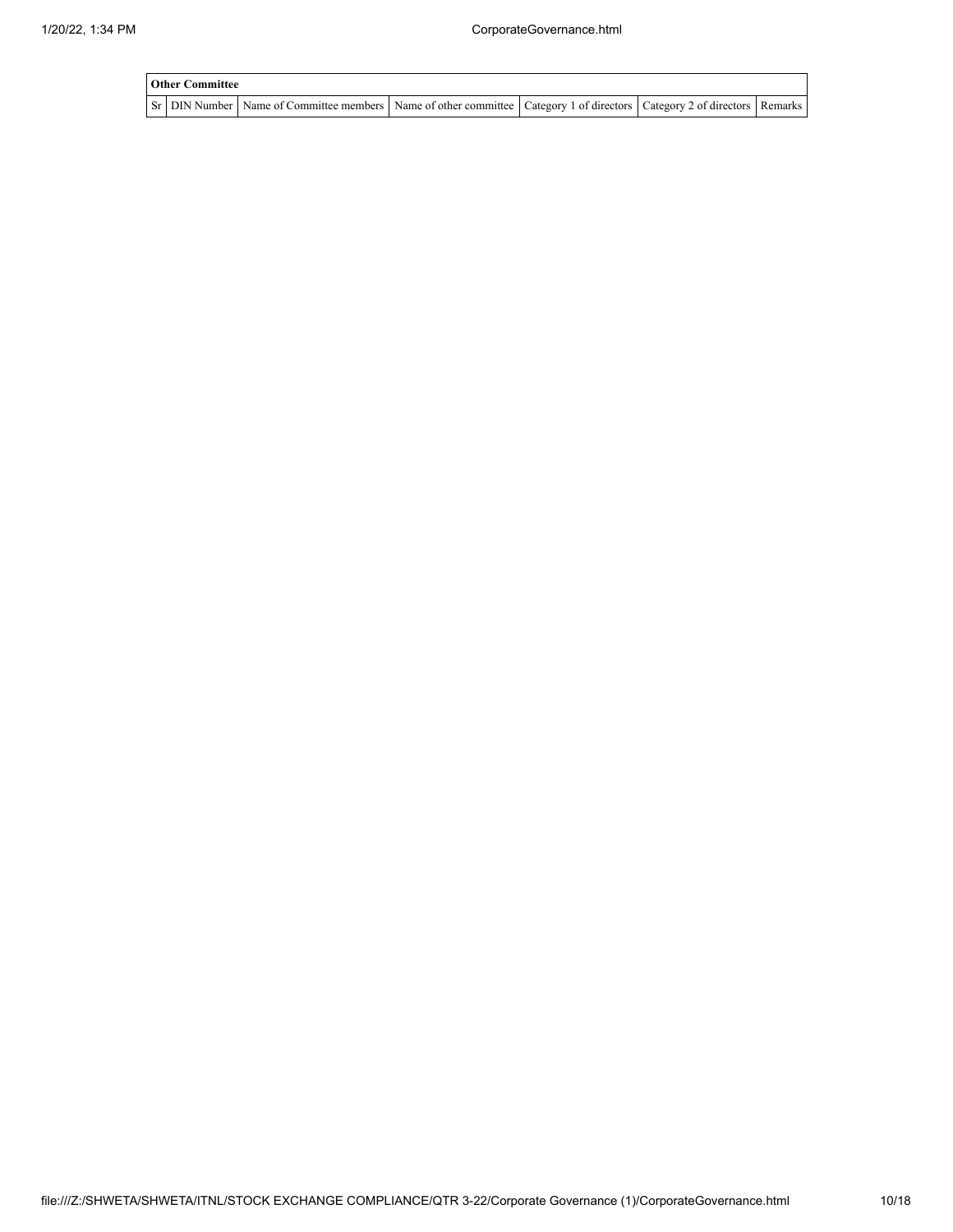|                | <b>Annexure 1</b>                                                   |                                                               |                                                                      |                                       |                                                     |                                                                                      |                                                                        |  |  |  |  |
|----------------|---------------------------------------------------------------------|---------------------------------------------------------------|----------------------------------------------------------------------|---------------------------------------|-----------------------------------------------------|--------------------------------------------------------------------------------------|------------------------------------------------------------------------|--|--|--|--|
|                | <b>Annexure 1</b>                                                   |                                                               |                                                                      |                                       |                                                     |                                                                                      |                                                                        |  |  |  |  |
|                | <b>III. Meeting of Board of Directors</b>                           |                                                               |                                                                      |                                       |                                                     |                                                                                      |                                                                        |  |  |  |  |
|                | Disclosure of notes on meeting of<br>board of directors explanatory |                                                               |                                                                      |                                       |                                                     |                                                                                      |                                                                        |  |  |  |  |
| Sr             | $Date(s)$ of<br>meeting (if any)<br>in the previous<br>quarter      | $Date(s)$ of<br>meeting (if any)<br>in the current<br>quarter | Maximum gap<br>between any two<br>consecutive (in<br>number of days) | Notes for<br>not<br>providing<br>Date | Whether<br>requirement of<br>Quorum met<br>(Yes/No) | Number of Directors<br>present* (All directors<br>including Independent<br>Director) | No. of<br>Independent<br><b>Directors</b><br>attending the<br>meeting* |  |  |  |  |
|                | 19-08-2021                                                          |                                                               |                                                                      |                                       | Yes                                                 | 6                                                                                    | $\overline{c}$                                                         |  |  |  |  |
| 2              |                                                                     | 05-10-2021                                                    | 46                                                                   |                                       | Yes                                                 | 5                                                                                    | 2                                                                      |  |  |  |  |
| 3              |                                                                     | $01 - 12 - 2021$                                              | 56                                                                   |                                       | Yes                                                 | 5                                                                                    |                                                                        |  |  |  |  |
| $\overline{4}$ |                                                                     | 23-12-2021                                                    | 21                                                                   |                                       | Yes                                                 | 6                                                                                    |                                                                        |  |  |  |  |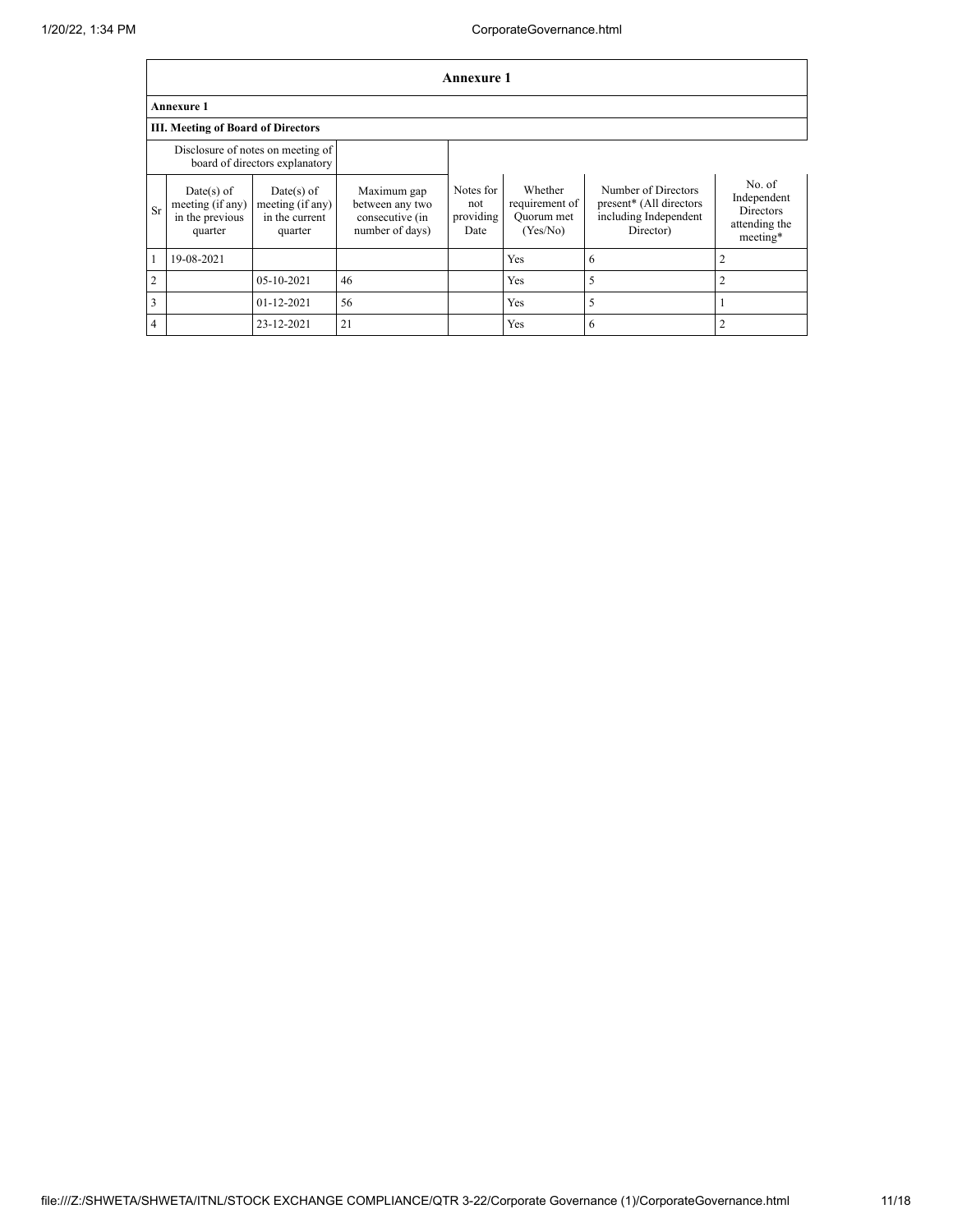| <b>Annexure 1</b>                |                                                |                                                                                                            |                                                                      |                               |                                       |                                                        |                                                                                            |                                                                           |  |  |  |  |
|----------------------------------|------------------------------------------------|------------------------------------------------------------------------------------------------------------|----------------------------------------------------------------------|-------------------------------|---------------------------------------|--------------------------------------------------------|--------------------------------------------------------------------------------------------|---------------------------------------------------------------------------|--|--|--|--|
| <b>IV. Meeting of Committees</b> |                                                |                                                                                                            |                                                                      |                               |                                       |                                                        |                                                                                            |                                                                           |  |  |  |  |
|                                  |                                                |                                                                                                            | Disclosure of notes on meeting of committees explanatory             |                               |                                       |                                                        |                                                                                            |                                                                           |  |  |  |  |
| Sr                               | Name of<br>Committee                           | $Date(s)$ of meeting (Enter<br>dates of Previous quarter<br>and Current quarter in<br>chronological order) | Maximum gap<br>between any two<br>consecutive (in<br>number of days) | Name of<br>other<br>committee | Reson for<br>not<br>providing<br>date | Whether<br>requirement<br>of Quorum<br>met<br>(Yes/No) | Number of<br>Directors present*<br>(All directors<br>including<br>Independent<br>Director) | No. of<br>Independent<br><b>Directors</b><br>attending<br>the<br>meeting* |  |  |  |  |
| $\mathbf{1}$                     | Audit<br>Committee                             | 03-08-2021                                                                                                 |                                                                      |                               |                                       | Yes                                                    | 3                                                                                          | 2                                                                         |  |  |  |  |
| $\overline{c}$                   | Audit<br>Committee                             | 04-10-2021                                                                                                 | 61                                                                   |                               |                                       | Yes                                                    | 3                                                                                          | $\overline{c}$                                                            |  |  |  |  |
| 3                                | Audit<br>Committee                             | 08-11-2021                                                                                                 | 34                                                                   |                               |                                       | Yes                                                    | 3                                                                                          | 2                                                                         |  |  |  |  |
| $\overline{4}$                   | Nomination<br>and<br>remuneration<br>committee | 08-11-2021                                                                                                 |                                                                      |                               |                                       | Yes                                                    | 3                                                                                          | 2                                                                         |  |  |  |  |
| 5                                | Nomination<br>and<br>remuneration<br>committee | $01 - 12 - 2021$                                                                                           | 22                                                                   |                               |                                       | Yes                                                    | $\overline{2}$                                                                             |                                                                           |  |  |  |  |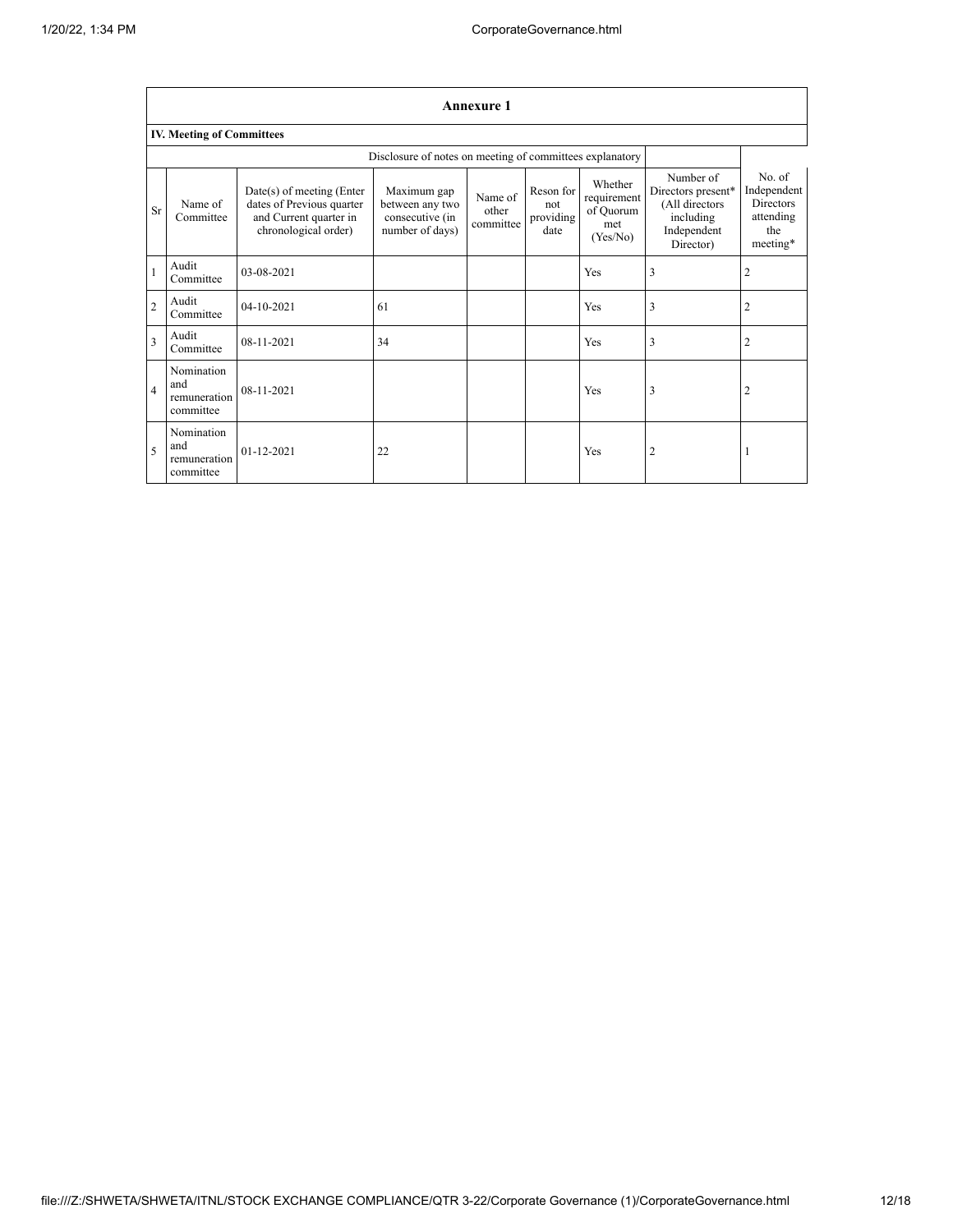|                | <b>Annexure 1</b>                                                                                         |                                  |                                                                    |  |  |  |
|----------------|-----------------------------------------------------------------------------------------------------------|----------------------------------|--------------------------------------------------------------------|--|--|--|
|                | V. Related Party Transactions                                                                             |                                  |                                                                    |  |  |  |
| Sr             | Subject                                                                                                   | Compliance status<br>(Yes/No/NA) | If status is "No" details of non-<br>compliance may be given here. |  |  |  |
|                | Whether prior approval of audit committee obtained                                                        | Yes                              |                                                                    |  |  |  |
| $\overline{2}$ | Whether shareholder approval obtained for material RPT                                                    | <b>NA</b>                        |                                                                    |  |  |  |
| 3              | Whether details of RPT entered into pursuant to omnibus approval<br>have been reviewed by Audit Committee | <b>NA</b>                        |                                                                    |  |  |  |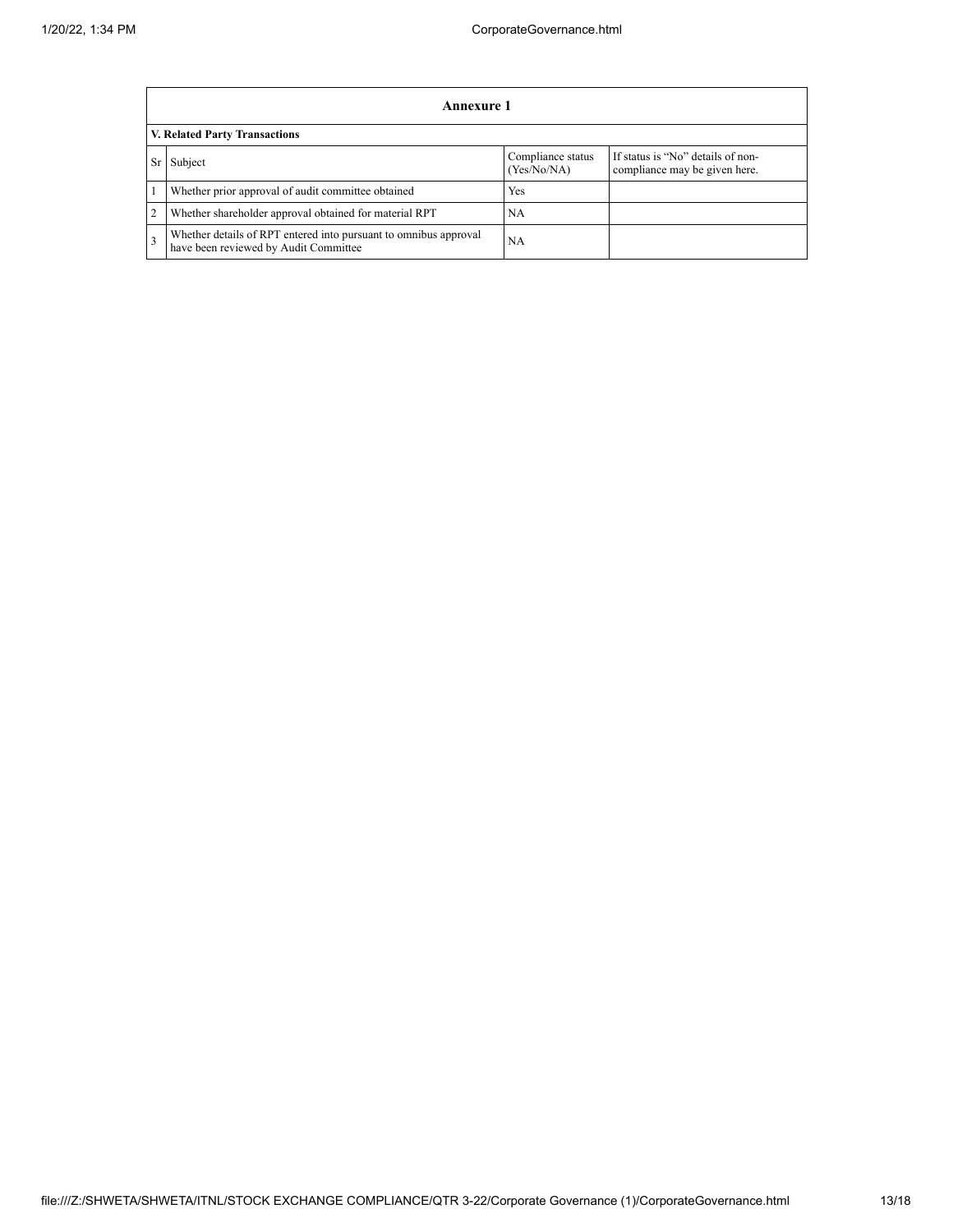|                         | <b>Annexure 1</b>                                                                                                                                                                                               |                               |  |  |  |
|-------------------------|-----------------------------------------------------------------------------------------------------------------------------------------------------------------------------------------------------------------|-------------------------------|--|--|--|
| <b>VI.</b> Affirmations |                                                                                                                                                                                                                 |                               |  |  |  |
| Sr                      | Subject                                                                                                                                                                                                         | Compliance<br>status (Yes/No) |  |  |  |
| $\mathbf{1}$            | The composition of Board of Directors is in terms of SEBI (Listing obligations and disclosure requirements)<br>Regulations, 2015                                                                                | No                            |  |  |  |
| $\overline{2}$          | The composition of the following committees is in terms of SEBI(Listing obligations and disclosure requirements)<br>Regulations, 2015 a. Audit Committee                                                        | Yes                           |  |  |  |
| 3                       | The composition of the following committees is in terms of SEBI(Listing obligations and disclosure requirements)<br>Regulations, 2015. b. Nomination & remuneration committee                                   | Yes                           |  |  |  |
| $\overline{4}$          | The composition of the following committees is in terms of SEBI(Listing obligations and disclosure requirements)<br>Regulations, 2015. c. Stakeholders relationship committee                                   | Yes                           |  |  |  |
| 5                       | The composition of the following committees is in terms of SEBI(Listing obligations and disclosure requirements)<br>Regulations, 2015. d. Risk management committee (applicable to the top 500 listed entities) | NA                            |  |  |  |
| 6                       | The committee members have been made aware of their powers, role and responsibilities as specified in SEBI<br>(Listing obligations and disclosure requirements) Regulations, 2015.                              | Yes                           |  |  |  |
| $\overline{7}$          | The meetings of the board of directors and the above committees have been conducted in the manner as specified in<br>SEBI (Listing obligations and disclosure requirements) Regulations, 2015.                  | Yes                           |  |  |  |
| 8                       | This report and/or the report submitted in the previous quarter has been placed before Board of Directors.                                                                                                      | <b>Yes</b>                    |  |  |  |
| 9                       | Any comments/observations/advice of Board of Directors may be mentioned here:                                                                                                                                   | Textual<br>Information $(1)$  |  |  |  |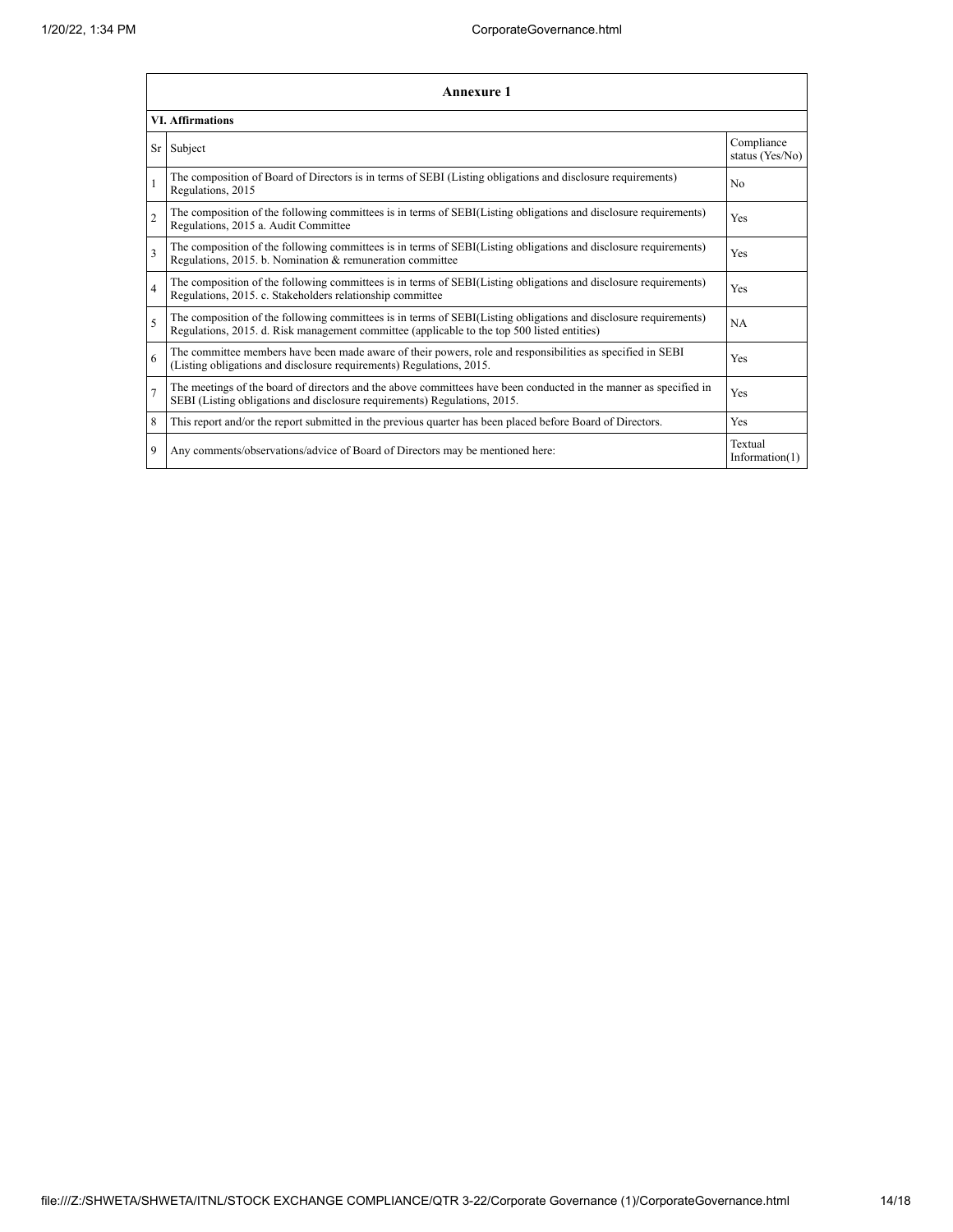| <b>Annexure 1</b> |                   |                                          |
|-------------------|-------------------|------------------------------------------|
| - Sr              | Subject           | Compliance status                        |
|                   | Name of signatory | Krishna Ghag                             |
|                   | Designation       | Company Secretary and Compliance Officer |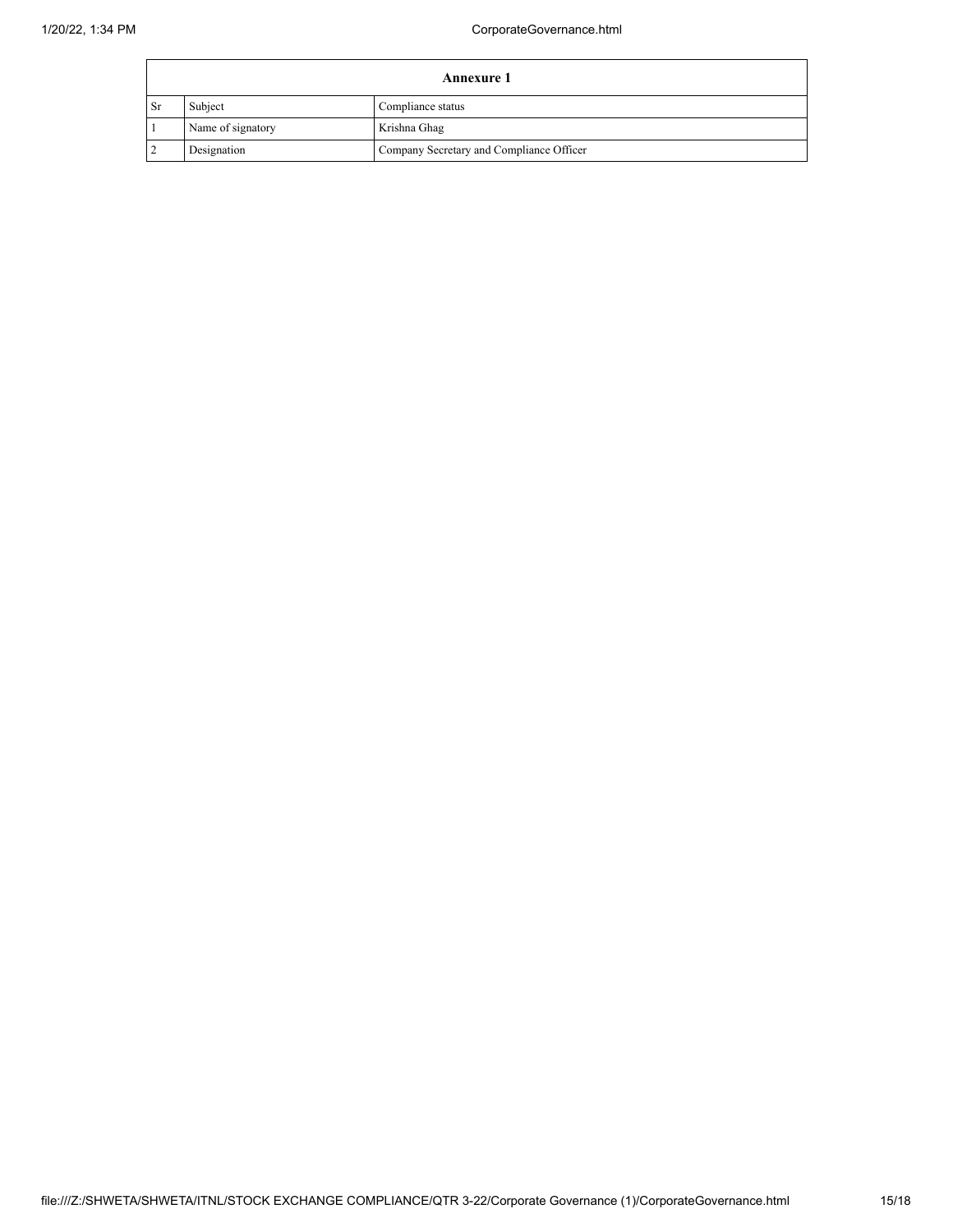| <b>Text Block</b>      |                                                                                                                                                                                                                                                                                                                                                                                                                                   |  |  |  |
|------------------------|-----------------------------------------------------------------------------------------------------------------------------------------------------------------------------------------------------------------------------------------------------------------------------------------------------------------------------------------------------------------------------------------------------------------------------------|--|--|--|
| Textual Information(1) | Directors of IL&FS, who exercise control, over the Company have been appointed by the National<br>Company Law Tribunal (NCLT) on the recommendation of Central Government. Further, NCLT via<br>order dated April 26, 2019 (April Order) has granted dispensation in relation to the requirement for<br>appointment of independent directors and women directors in light of the difficulties faced by the new<br>board of IL&FS. |  |  |  |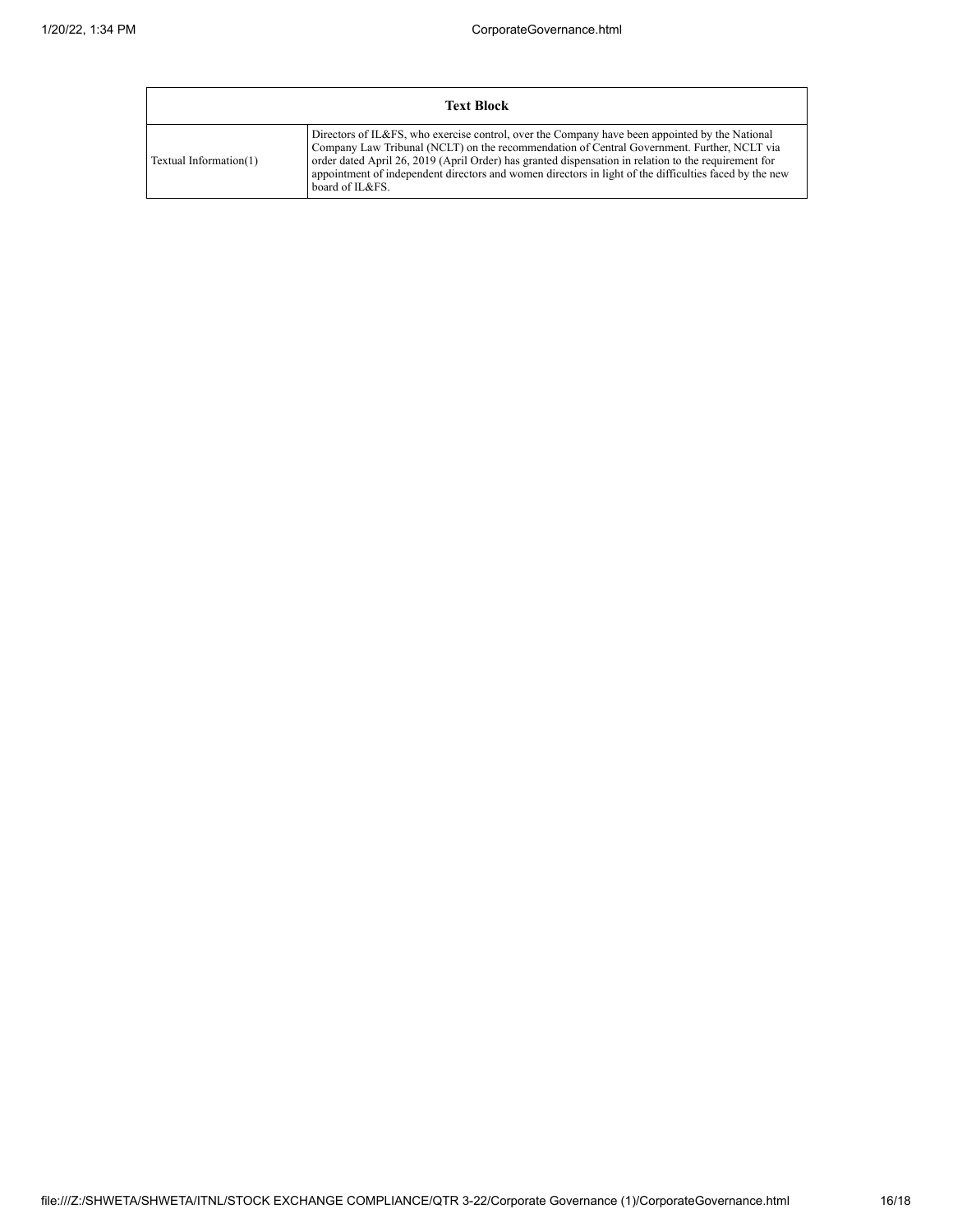F

| <b>Signatory Details</b> |                                          |  |
|--------------------------|------------------------------------------|--|
| Name of signatory        | Krishna Ghag                             |  |
| Designation of person    | Company Secretary and Compliance Officer |  |
| Place                    | Mumbai                                   |  |
| Date                     | 20-01-2022                               |  |